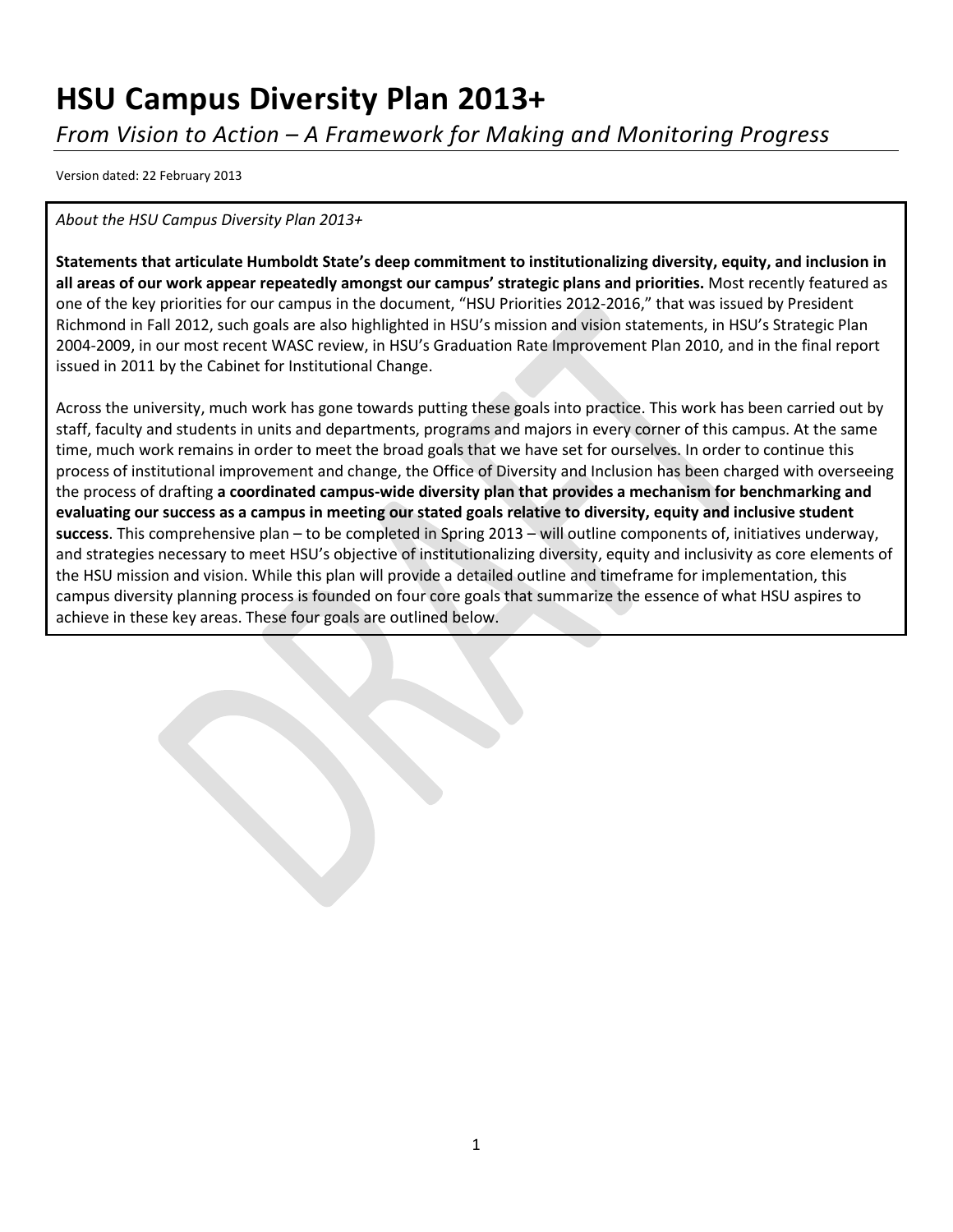### **Goal #1: Access to Excellence**

1a: Ensure equality of access to an HSU education, as evident in a student body that is representative of the population of CSU-eligible California high school graduates, and that is also representative of the unique role of Humboldt State in serv[i](#page-13-0)ng students from the many tribal communities in our surrounding area<sup>i</sup>

Benchmark: Undergraduate student body that is proportional to the demographics of CSU-eligible high school graduates in California.

Benchmark: Graduate student body that is proportional to [relevant measure(s) to be determined]

Benchmark: Representation of Native American students within the undergraduate student body and graduate student body that reflects the unique demographics of the tri-counties area.

Goal 1b: Ensure equity in access to the various academic programs that HSU has to offer

Benchmark: In academic programs where national equity issues exist, student composition that is proportional to the demographics of the HSU student body overall.

### *Core Strategies*

**Strategy 1.1**: Targeted pre-college and pre-admissions programs to reach out to potential students from underrepresented groups, and to support students in the process of applying to HSU

| Current initiatives                                                                       | <b>Further Action Needed</b>                                                   |
|-------------------------------------------------------------------------------------------|--------------------------------------------------------------------------------|
| Various programs hosted by EOP, SASOP,                                                    | <b>[currently working with Peg/Admissions to outline</b>                       |
| Talent Search/TriO, Upward Bound and other<br>campus programs, including TriO/EOP day for | the current initiatives and further actions needed<br>in this Goal #1 section] |
| local low-income and first-generation college-                                            |                                                                                |
| bound students, Spring Preview Plus,                                                      |                                                                                |
| American Indian College Motivation Day,                                                   |                                                                                |
| Latino High School Day, and College                                                       |                                                                                |
| Readiness Conference  others?                                                             |                                                                                |

**Strategy 1.2**: Targeted admissions outreach to underrepresented populations within California

| Current initiatives                                                                                                                                                  | <b>Further Action Needed</b> |
|----------------------------------------------------------------------------------------------------------------------------------------------------------------------|------------------------------|
| [Several such initiatives underway in<br>Admissions, to reach out to specific SoCal<br>communities, tribal communities, etc. - ask<br>Peg/Admissions for more info]? |                              |
| CNRS p/t recruiter focused on recruiting<br>underrepresented students in the Sciences                                                                                |                              |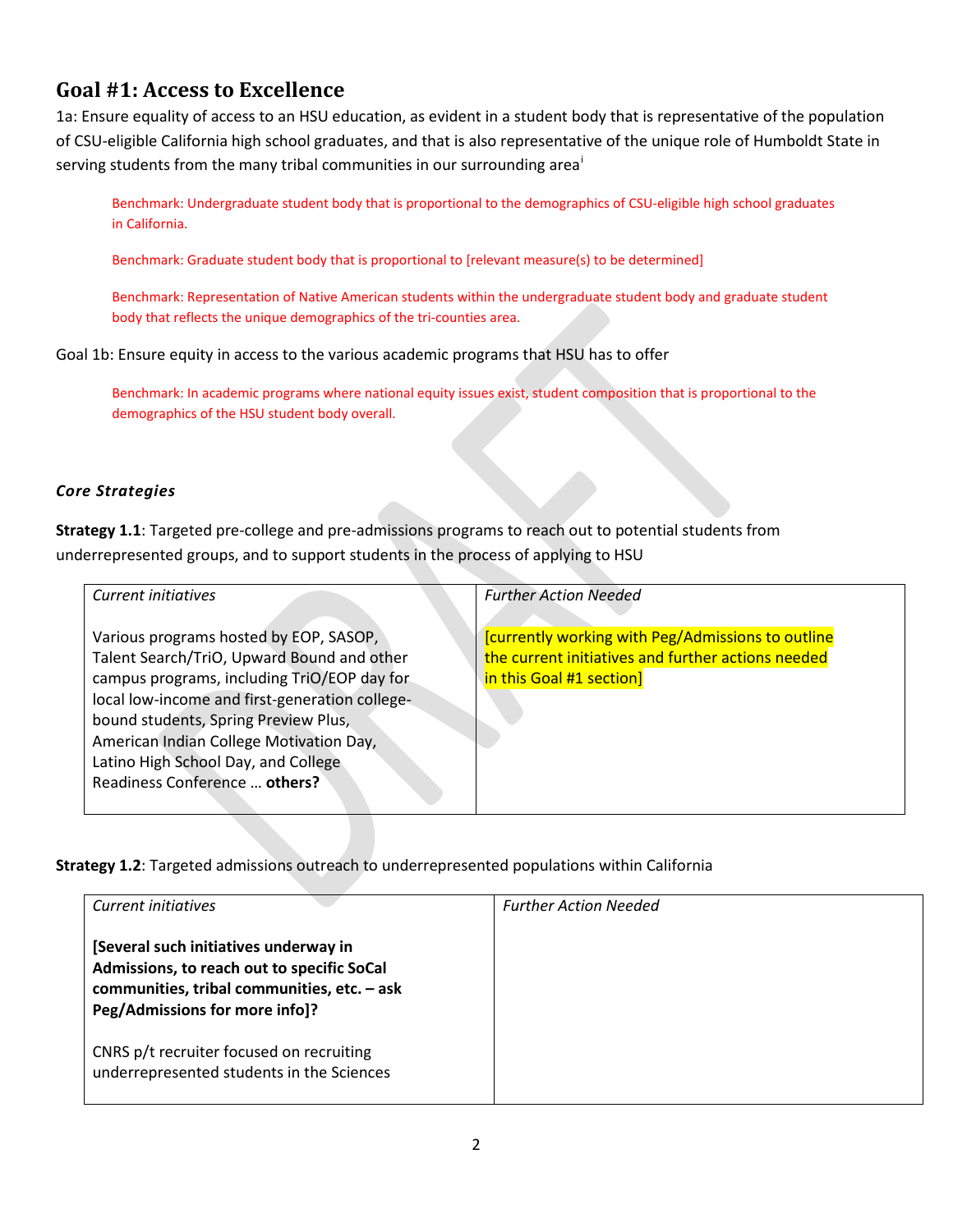**Strategy 1.3:** Pre-enrollment & post-enrollment initiatives focused on providing access and supporting student success

| Current initiatives                                                                                                              | <b>Further Action Needed</b>                                                                                                                   |
|----------------------------------------------------------------------------------------------------------------------------------|------------------------------------------------------------------------------------------------------------------------------------------------|
| Summerbridge and other programs<br>to support incoming EOP students                                                              | Develop additional pre-enrollment "bridge programs" to<br>support new students in the transition to college (cf. EMP<br>Section 5, Strategy 3) |
| Support services for former foster<br>youth via the ELITE Scholars<br>program                                                    |                                                                                                                                                |
| Comprehensive support services<br>for students with disabilities via the<br><b>Student Disability Resource Center</b><br>others? |                                                                                                                                                |

**Strategy 1.4:** Coordination and optimization of financial aid and scholarship opportunities to best support equitable access to and success at HSU

| Current initiatives | <b>Further Action Needed</b> |
|---------------------|------------------------------|
|                     |                              |
|                     |                              |
|                     |                              |

### **Strategy 1.5**: Develop plan for addressing equity in student access to and success in STEM disciplines

| <b>Current initiatives</b> | <b>Further Action Needed</b> |
|----------------------------|------------------------------|
|                            |                              |
|                            |                              |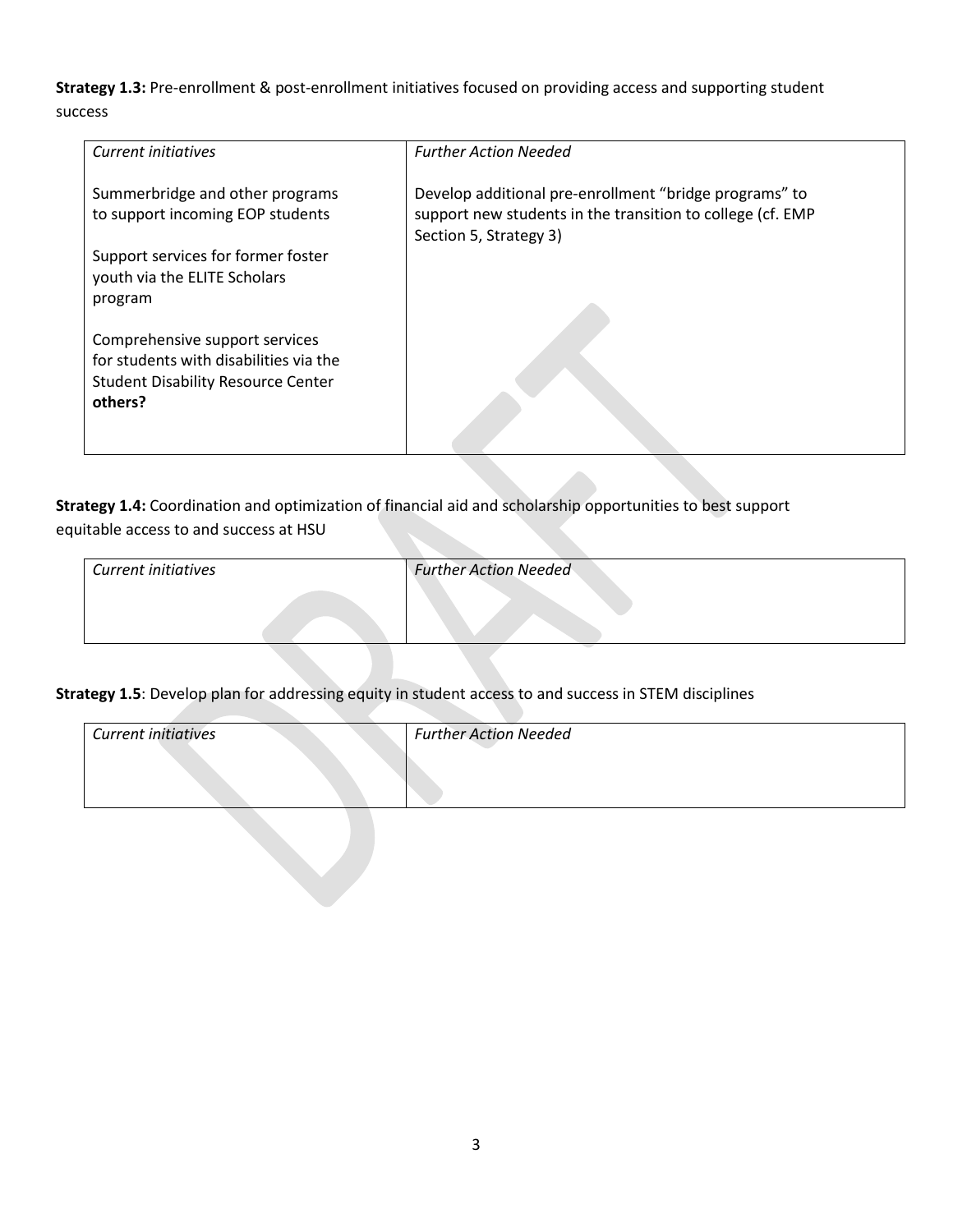### **Goal #2: Inclusive Excellence[ii](#page-13-1)**

Goal 2a: Foster a campus community that is equally welcoming and supportive to all students, faculty and staff, regardless of background"

Benchmark: Survey data that demonstrates that students, faculty and staff from all backgrounds (race/ethnicity, gender, sexual orientation, disability, veteran status, socio-economic class, religion, and more) experience and perceive the HSU campus community as inclusive of all, regardless of background.

Benchmark: Measures [specifics to be determined] that demonstrate the capacity of HSU faculty and staff to support HSU diversity goals in the context of their particular roles.

Goal 2b: Acknowledge, support, & infuse diversity in all areas of our work with students (both curricular & co-curricular), as a core part of the educational process that is central to academic success for all students<sup>[iv](#page-13-3)</sup>

Benchmark: Survey data that demonstrate student learning about and curricular experiences with diversity that is at levels consistent with the top 25% of peer campuses.

Benchmark: Survey data that demonstrate student learning about and co-curricular experiences with diversity that is at levels consistent with the top 25% of peer campuses.

Benchmark: Assessment data across curriculum and co-curricular activities demonstrating high levels of student learning.

Goal 2c: Eliminate the gap in retention for traditionally underrepresented populations<sup>[v](#page-13-4)</sup>

Benchmark: Increase in URM student retention rates, such that student retention rates are proportional across race/ethnicity and gender.

Benchmark: Absence of gaps in student retention rates across socio-economic class (first-generation and/or low-income background), disability and other key demographic markers.

Goal 2d: Eliminate the gap in graduation for traditionally underrepresented populations<sup>[vi](#page-13-5)</sup>

Benchmark: Increase in URM student graduation rates, such that student graduation rates are proportional across race/ethnicity and gender.

Benchmark: Absence of gaps in student graduation rates across socio-economic class (first-generation and/or lowincome background), disability and other key demographic markers.

#### Goal 2e: Ensure equity in all areas of student success (from GPA to career success to leadership capacity)

Benchmark: Course success rates proportional across race/ethnicity and gender.

Benchmark: GPA rates proportional across race/ethnicity and gender.

Benchmark: Enrollment in graduate school proportional across race/ethnicity and gender.

Benchmark: Participation in student leadership opportunities proportional across race/ethnicity and gender.

Benchmark: Participation in applied learning opportunities (internships, on-campus jobs, research opportunities, and study abroad) broadly accessed by students from under-represented groups (and at rates that are, at a minimum, proportional across key demographic indicators).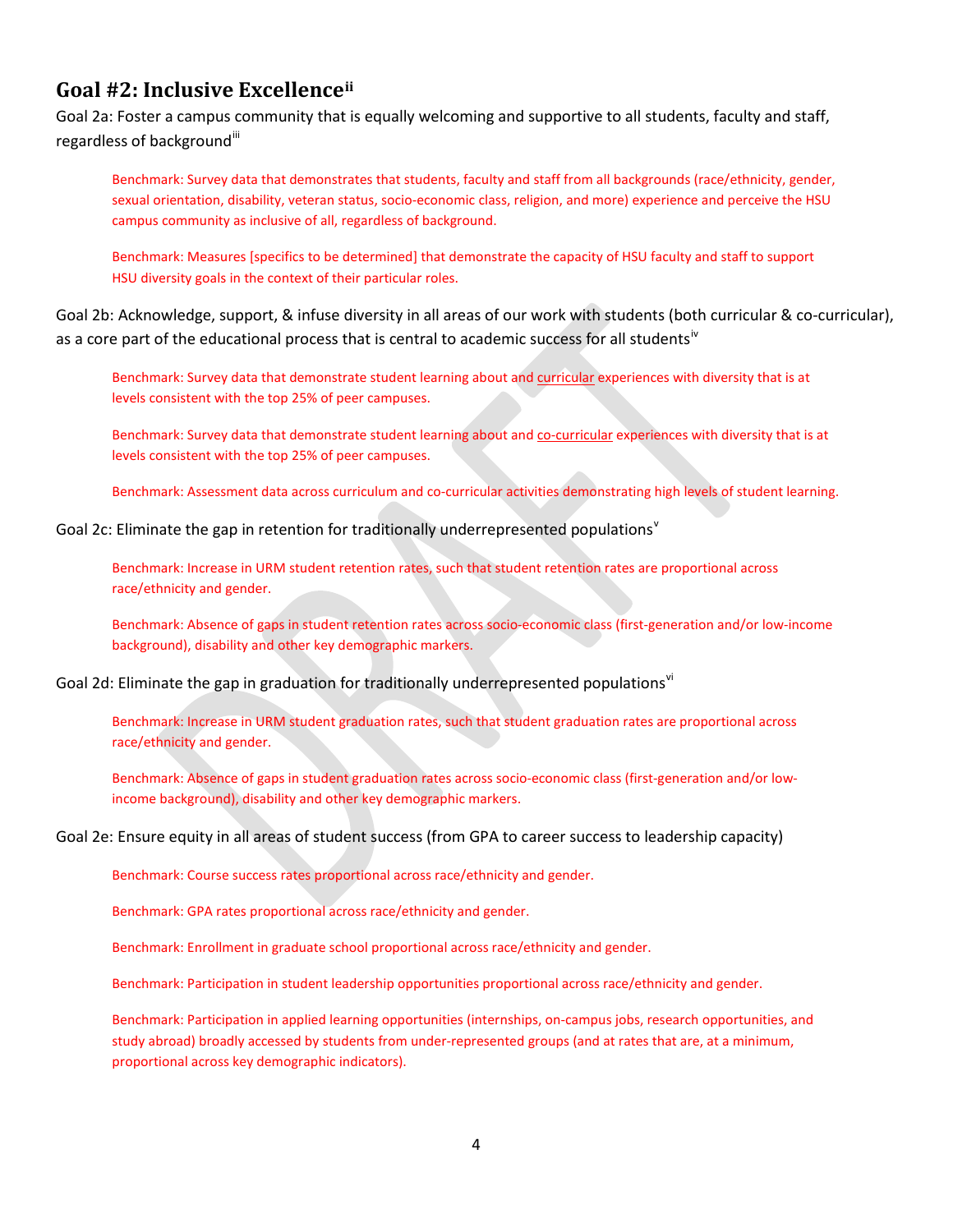Goal 2f: Ensure equity in student success within the various academic programs that HSU has to offer

Benchmark: Student retention and graduation rates in individual programs proportional across race/ethnicity and gender.

### *Core Strategies*

**Strategy 2.1**: Set clear institutional expectations and goals relative to equity in student success

| Current initiatives | <b>Further Action Needed</b>                                                                                                                                                                                                     |
|---------------------|----------------------------------------------------------------------------------------------------------------------------------------------------------------------------------------------------------------------------------|
|                     | Development of consistent message (across<br>university/college/unit levels) about campus expectations<br>for faculty/staff relative to our shared responsibility to<br>support diversity and inclusiveness in the HSU community |
|                     | Lead unit:<br>Timeline:                                                                                                                                                                                                          |

**Strategy 2.2**: Targeted programs to support the equitable academic success of underrepresented students

| Current initiatives                                                                                                                                                                      | <b>Further Action Needed</b>                                                                                                                                                          |
|------------------------------------------------------------------------------------------------------------------------------------------------------------------------------------------|---------------------------------------------------------------------------------------------------------------------------------------------------------------------------------------|
|                                                                                                                                                                                          |                                                                                                                                                                                       |
| Multiple units (including EOP,<br>SDRC, INRSEP/ITEPP, Latino Peer<br>Mentoring, ELITE Scholars)<br>dedicated to this purpose                                                             | Develop and implement a mechanism for providing targeted<br>academic and co-curricular support to underrepresented<br>students not served by existing campus programs (cf EMP<br>5.7) |
| ( <i>in process</i> ) Develop and<br>implement a mechanism for<br>identifying students in need of<br>support and providing appropriate<br>interventions (cf EMP 5.3 - "Early"<br>Alert") | Lead unit:<br>Timeline:                                                                                                                                                               |

**Strategy 2.3**: Develop and implement program-level plans for diversity and inclusive excellence, focused on eliminating disparities in educational outcomes within each academic program

| Current initiatives                | <b>Further Action Needed</b>                        |
|------------------------------------|-----------------------------------------------------|
|                                    |                                                     |
|                                    |                                                     |
| Diversity and inclusive excellence | Further develop the benchmarking and accountability |
|                                    |                                                     |
| planning is built into the annual  | mechanism for this diversity planning process       |
| Program Review and Evaluation      |                                                     |
|                                    |                                                     |
| Process (PREP) for all academic    | Lead unit:                                          |
|                                    | Timeline:                                           |
| programs                           |                                                     |
|                                    |                                                     |
|                                    |                                                     |
|                                    |                                                     |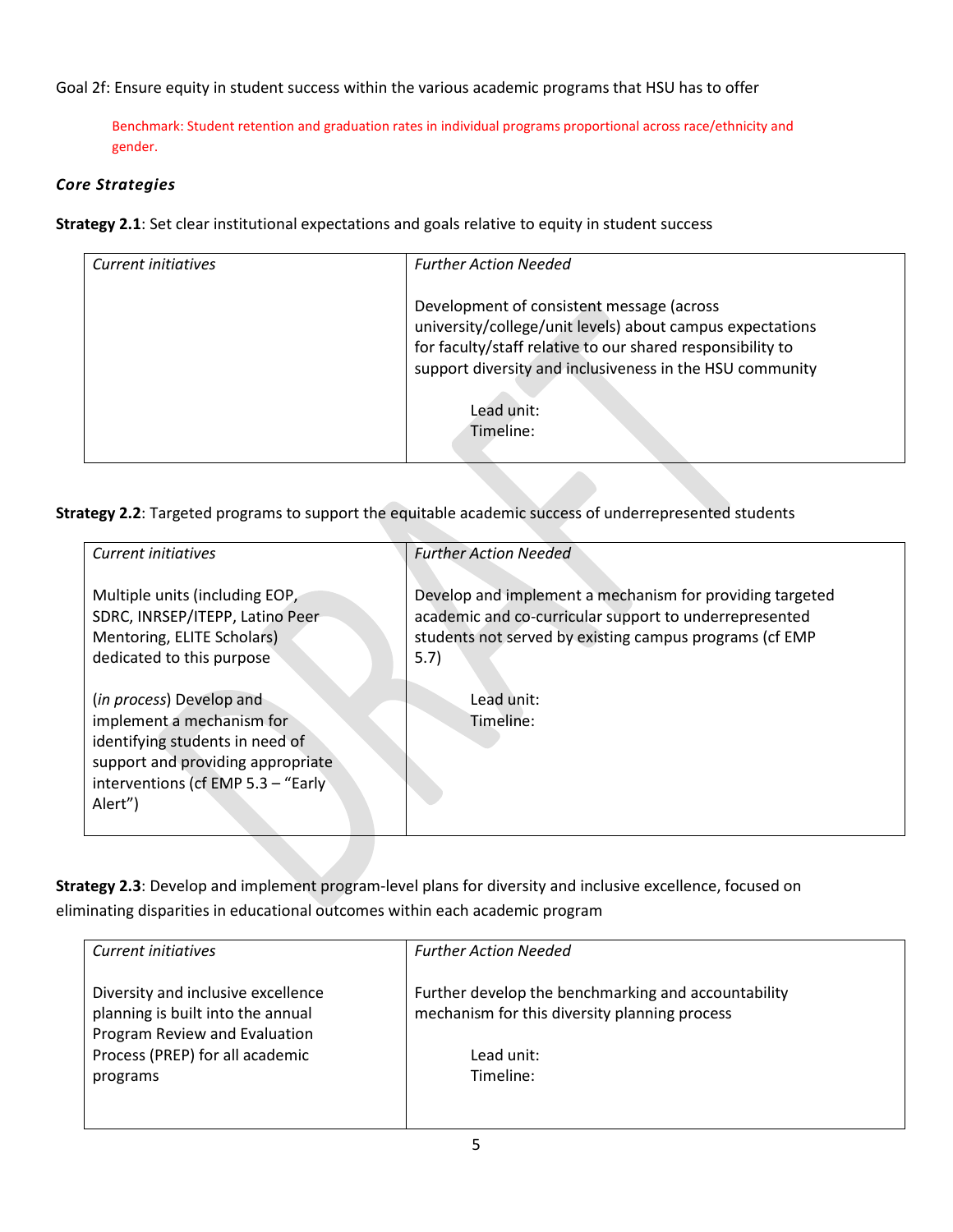| Ensure that all programs are given the support and resources<br>necessary to implement appropriate responses to areas of<br>need identified in this process |
|-------------------------------------------------------------------------------------------------------------------------------------------------------------|
| Lead unit:<br>Timeline:                                                                                                                                     |

**Strategy 2.4**: Develop and implement (university-wide, college-wide, and program-specific) strategies to eliminate asymmetries in course success

- 2.4.1 Develop strategies to improve outcomes of the remediation curriculum
- 2.4.2 Ensure availability of all course-related materials in accessible formats

| Current initiatives                                  | <b>Further Action Needed</b>                               |
|------------------------------------------------------|------------------------------------------------------------|
|                                                      |                                                            |
| Multiple college-level initiatives to                | Coordinated plan for and approach to course transformation |
| address inequities in course success                 | (cf EMP $5.7$ )                                            |
| [specifics?]                                         |                                                            |
|                                                      | Lead unit:                                                 |
| New "Stretch English" program;                       | Timeline:                                                  |
| Math remediation program                             |                                                            |
| currently being re-structured                        |                                                            |
|                                                      |                                                            |
| Supplemental Instruction courses,                    |                                                            |
| group tutoring and other Learning<br>Center services |                                                            |
|                                                      |                                                            |
| Multiple initiatives included within                 |                                                            |
| the Accessible Technology Initiative                 |                                                            |
| (ATI)                                                |                                                            |
|                                                      |                                                            |

**Strategy 2.5**: Provide curricular opportunities that engage students in gaining enriched understanding of, and tools to engage effectively with, our diverse global society

- 2.5.1 Provide GE courses and Major Programs of study focused around this goal
- 2.5.2 Integrate diverse perspectives across the curriculum, as evident in student learning outcomes in GE courses and Major Programs
- 2.5.3 Institutional support for faculty developing new courses, or revising existing one, to accomplish this

| Current initiatives                | <b>Further Action Needed</b>                            |
|------------------------------------|---------------------------------------------------------|
| Multiple Major Programs dedicated  | Conduct a review of student learning outcomes in GE     |
| to this purpose (e.g. CRGS, Native | courses and Major Programs to evaluate effectiveness in |
| American Studies, International    | cross-curricular integration of diversity               |
| Studies, World Languages and       | Lead unit:                                              |
| Cultures, and more)                | Timeline:                                               |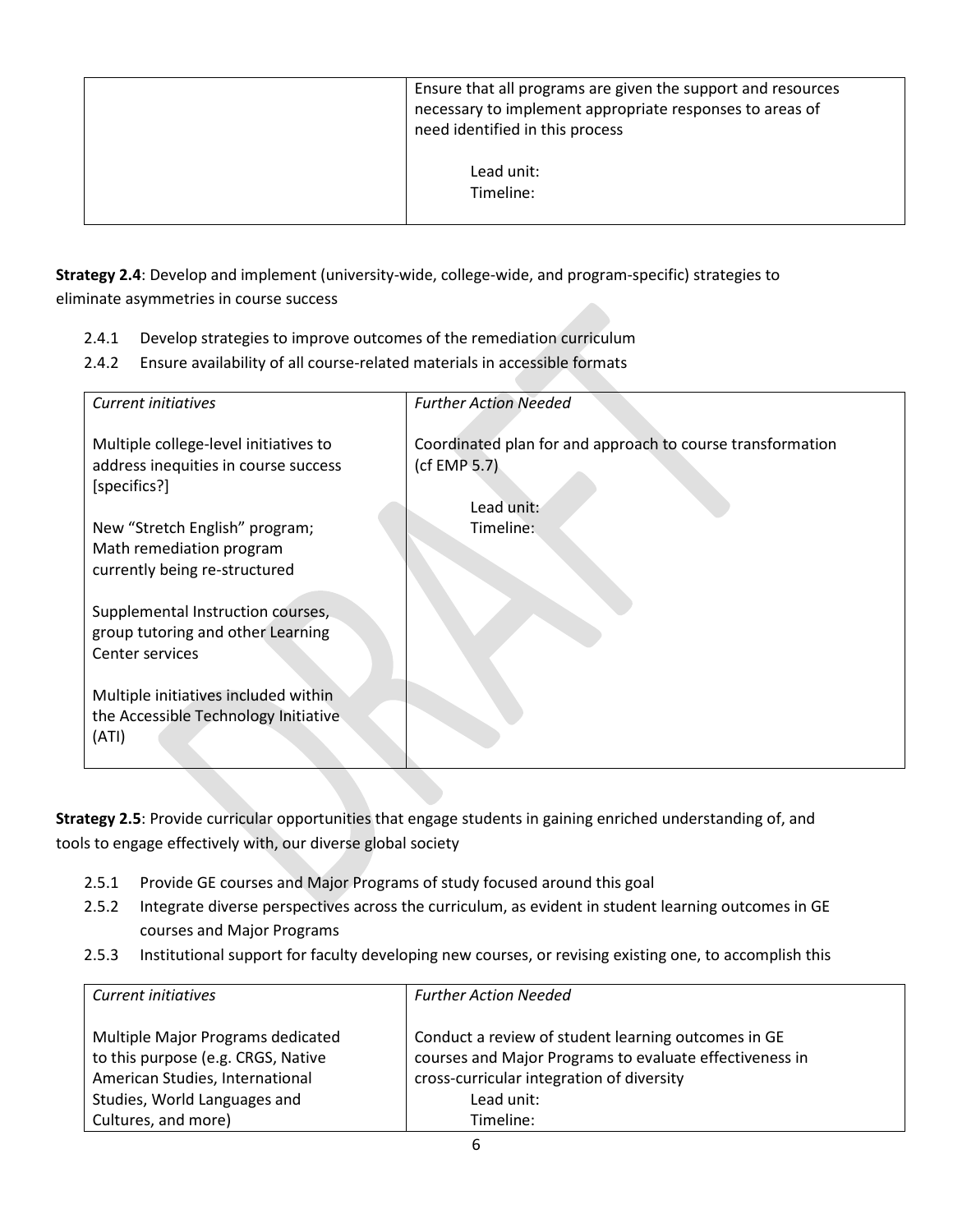| Diversity and Common Ground<br>(DCG) requirement for all students<br>ensures all HSU graduates have | Review assessment data from existing DCG courses to<br>evaluate student learning in this area |
|-----------------------------------------------------------------------------------------------------|-----------------------------------------------------------------------------------------------|
| completed at least two courses<br>focused on diversity                                              | Lead unit: GEAR and ?<br>Timeline:                                                            |
|                                                                                                     |                                                                                               |
| <b>Faculty Diversity Development</b><br>grant funds provide limited support                         |                                                                                               |
| to faculty for course development                                                                   |                                                                                               |
|                                                                                                     |                                                                                               |

**Strategy 2.6**: Provide co-curricular opportunities for students (and staff/faculty) to engage with diversity issues

| 2.6.1 Integrate diversity-related student learning outcomes in co-curricular activities |  |  |
|-----------------------------------------------------------------------------------------|--|--|
|                                                                                         |  |  |

| Current initiatives                    | <b>Further Action Needed</b>                              |
|----------------------------------------|-----------------------------------------------------------|
|                                        |                                                           |
| Multiple annual campus events          | Review student learning outcomes across the co-curriculum |
| focus on education and                 | to assess the presence of diversity-related SLOs          |
| engagement around diverse              |                                                           |
| communities and perspectives (e.g.     | Lead unit:                                                |
| California Big Time, Campus            | Timeline:                                                 |
| Dialogue on Race, Social Justice       |                                                           |
| Summit, International Education        | Review assessment data to gauge the effectiveness of      |
| Week, Q-Fest, and more)                | current programming efforts in this area, and to inform   |
|                                        | further action                                            |
| Multiple student engagement and        |                                                           |
| leadership opportunities focused       | Lead unit:                                                |
| on diversity and social justice issues | Timeline:                                                 |
| (e.g. MCC, Y.E.S. House, & others)     |                                                           |
|                                        | Review student survey data to assess areas of need and to |
| Multiple student-generated clubs       | inform further action                                     |
|                                        |                                                           |
|                                        | Lead unit:                                                |
|                                        | Timeline:                                                 |
|                                        |                                                           |
|                                        |                                                           |

**Strategy 2.7**: Develop and sustain policies and programs that support an inclusive campus climate

2.7.1 Provide events and programming that allow the entire campus community (students, faculty and staff) to explore, learn about and engage with diversity issues, and that support an inclusive campus climate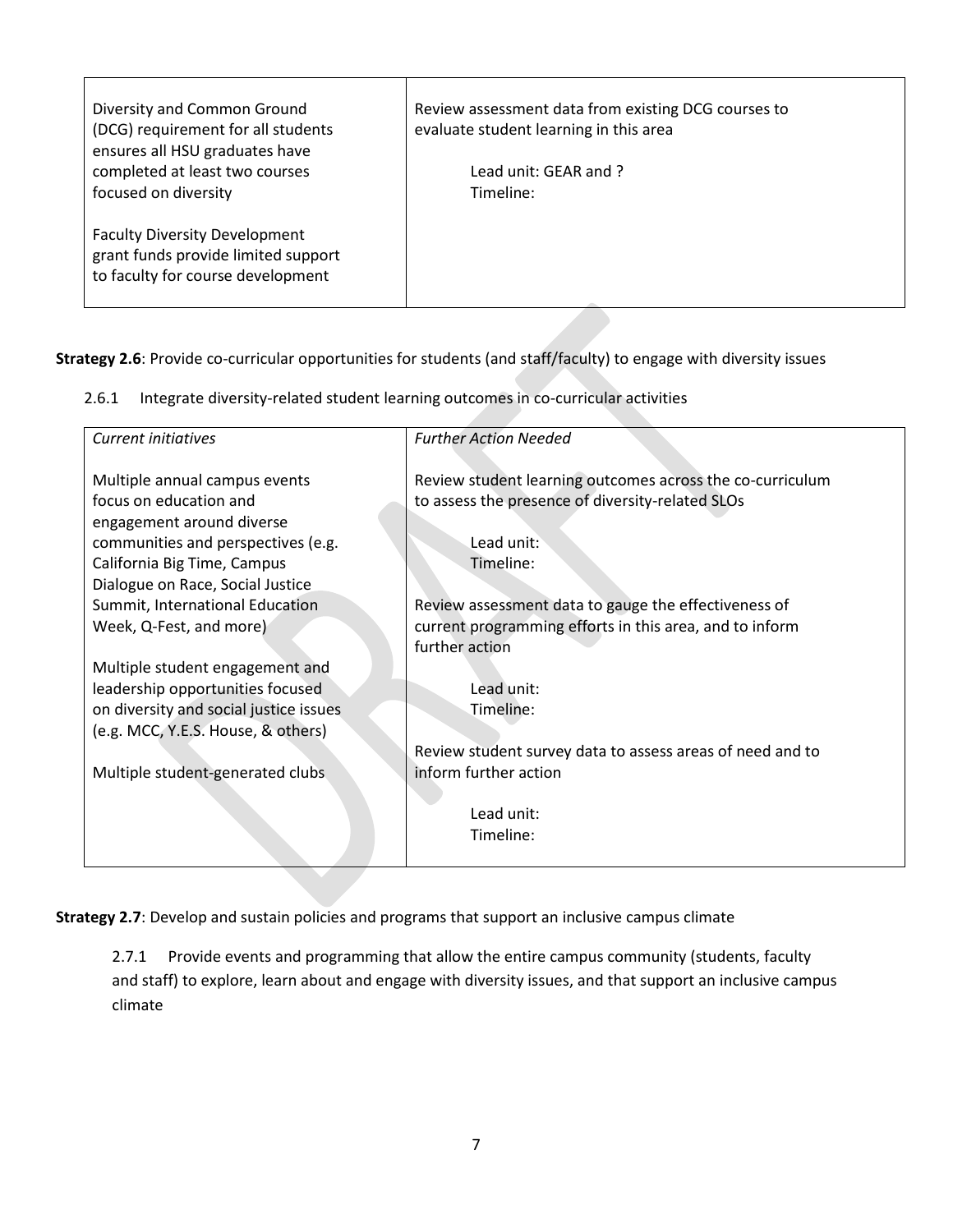| <b>Current initiatives</b>                            | <b>Further Action Needed</b>                                                                                                                                                                                                                                                  |
|-------------------------------------------------------|-------------------------------------------------------------------------------------------------------------------------------------------------------------------------------------------------------------------------------------------------------------------------------|
| See initiatives listed under Strategy<br>2.6 and 2.8. | Conduct a campus climate survey (for staff, faculty and<br>administrators) to identify areas of need relative to forming<br>an inclusive campus climate for HSU employees; using data<br>from this and existing student surveys, develop plan for<br>addressing areas of need |
|                                                       | Lead $unit(s)$ :<br>Timeline:                                                                                                                                                                                                                                                 |
|                                                       | Develop and institutionalize support for employee affinity<br>groups that support core campus goals (e.g. Faculty & Staff<br>of Color network, LGBTQ Staff & Faculty network, Women<br>Leaders' Network, etc)                                                                 |
|                                                       | Lead unit(s):<br>Timeline:                                                                                                                                                                                                                                                    |
|                                                       | Finalize re-structure of the Bias Response Team process                                                                                                                                                                                                                       |
|                                                       | Lead unit(s):<br>Timeline:                                                                                                                                                                                                                                                    |
|                                                       | Review campus procedures for discrimination/harassment<br>reporting to ensure all members of the campus community<br>are aware of how to report incidents, and provided<br>resources for preventing and responding to such incidents                                          |
|                                                       | Lead unit(s):<br>Timeline:                                                                                                                                                                                                                                                    |

**Strategy 2.8**: Provide ongoing professional development opportunities for faculty and staff to enhance capacity for supporting diversity and equity in our work with students

| Current initiatives                | <b>Further Action Needed</b>                                                                    |
|------------------------------------|-------------------------------------------------------------------------------------------------|
| Institute for Student Success      | Develop a means to maximize participation in existing<br>professional development opportunities |
| Various college-level initiatives, |                                                                                                 |
| including CAHSS Inclusive          | Lead unit:                                                                                      |
| Classrooms Initiative; CNRS Dean's | Timeline:                                                                                       |
| Office workshops on diversity;     |                                                                                                 |
| <b>CNRS' STEM Pedagogy Action</b>  | Develop mechanism for establishing expectations and                                             |
| Committee; CPS Sustainable         | accountability around success and inclusivity in                                                |
| Programs initiative                | teaching/advising/student support                                                               |
|                                    | Lead unit:                                                                                      |
|                                    | Timeline:                                                                                       |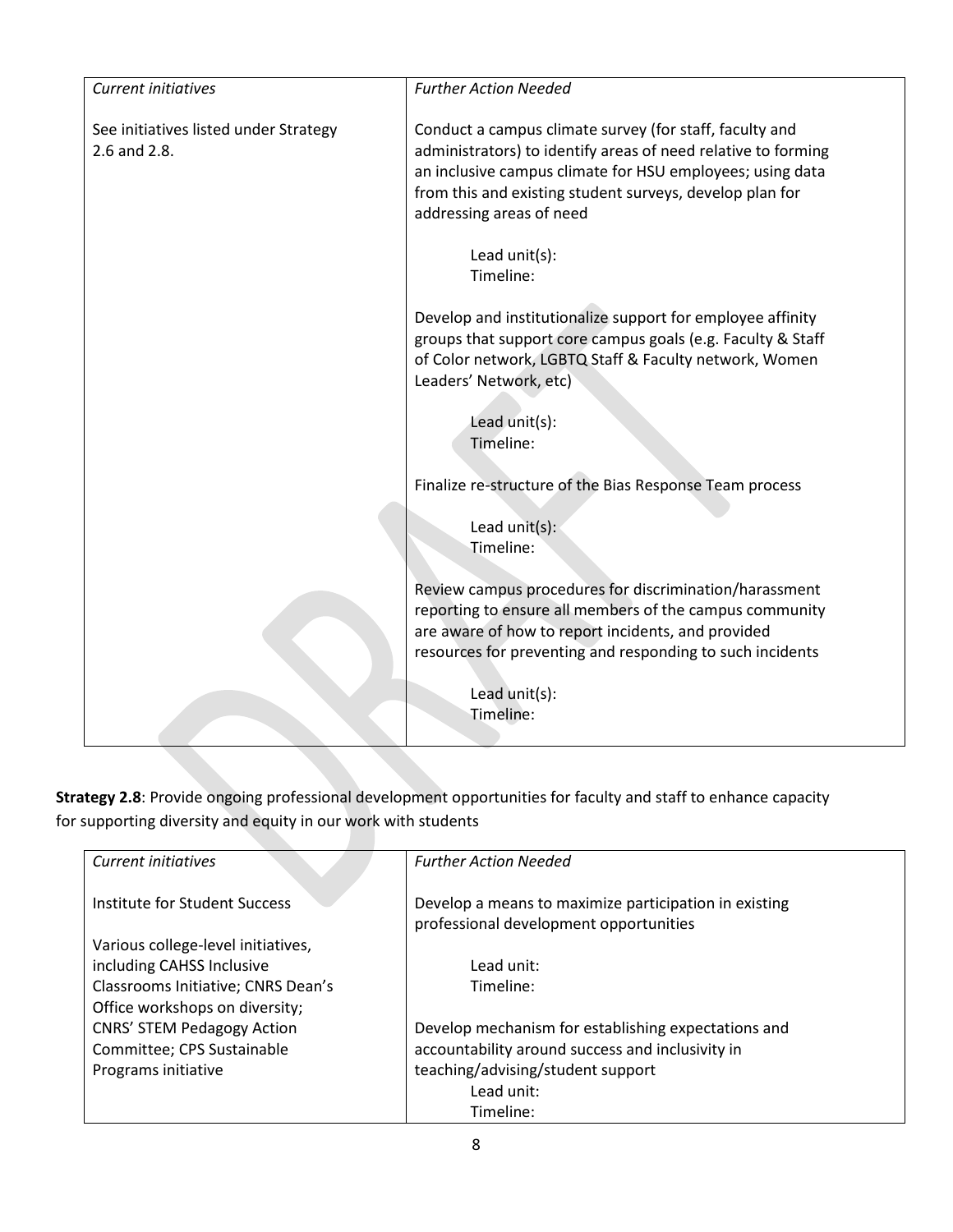| Review existing professional development offerings in this area,<br>identify gaps, and develop plan for addressing those gaps |
|-------------------------------------------------------------------------------------------------------------------------------|
| Lead unit:<br>Timeline:                                                                                                       |

**Strategy 2.9**: Integrate opportunities for education and dialogue around diversity and inclusion into orientation programs for all new students, staff/administrators and faculty 

| Current initiatives                                                                                | <b>Further Action Needed</b>                                                                                         |
|----------------------------------------------------------------------------------------------------|----------------------------------------------------------------------------------------------------------------------|
| For students: HOP workshop on<br>diversity in the campus community                                 | Develop process for offering the an orientation to diversity<br>in the campus community to all new transfer students |
| for all new first-time freshmen                                                                    | Lead unit:                                                                                                           |
| For staff and administrators: Brief<br>orientation to campus diversity<br>part of the new employee | Timeline:                                                                                                            |
| orientation required of all new                                                                    | Review need and develop process for offering expanded                                                                |
| staff/MPPs                                                                                         | orientation/training on this topic to new staff/faculty/MPPs                                                         |
|                                                                                                    |                                                                                                                      |
| For faculty: Brief orientation to                                                                  | Lead unit:                                                                                                           |
| campus diversity included as part<br>of new faculty orientation                                    | Timeline:                                                                                                            |
|                                                                                                    |                                                                                                                      |

**Strategy 2.10**: Continually monitor university-wide policy-making processes and new initiatives to assess, evaluate and remedy potential areas of disproportional impact (cf EMP 5.7)

| <b>Current initiatives</b>          | <b>Further Action Needed</b> |
|-------------------------------------|------------------------------|
| Multiple reports from the Office of |                              |
| Institutional Research and Planning |                              |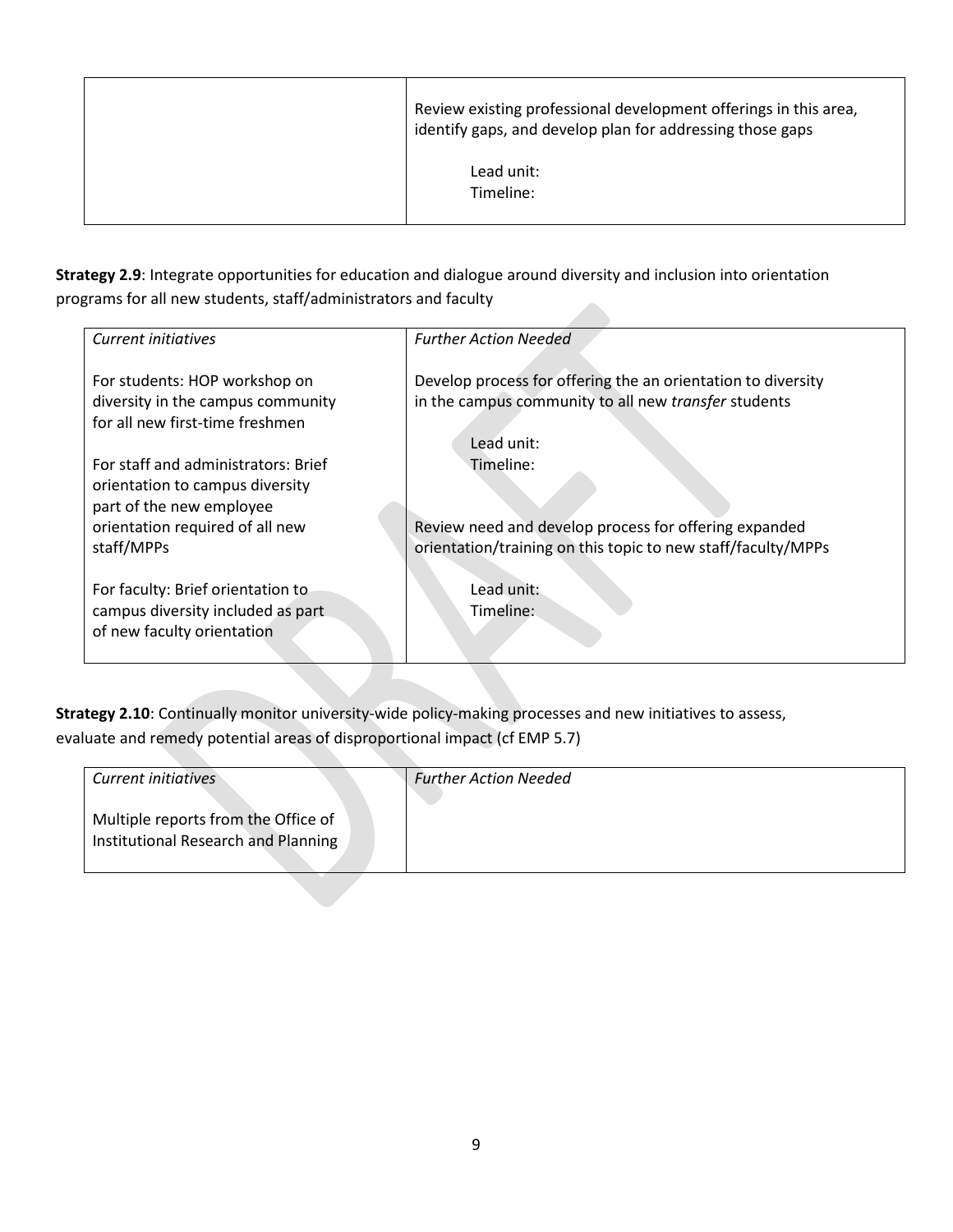# **Goal #3: Faculty & Staff Diversity**

Goal 3a: Institutionalize the capacity to contribute to HSU's diversity goals as a core element of all HSU staff, faculty and administrator positions

Benchmark: Inclusion of language relative to diversity/inclusion capacity in position announcements for all staff, faculty and administrator positions, as appropriate for each employee category.

Benchmark: Inclusion of evaluation metric(s) relative to diversity/inclusion in the evaluation process for all staff, faculty and administrator positions, as appropriate for each employee category.

Benchmark: Existence of a cross-campus mechanism for recognizing contributions to diversity and inclusion goals from HSU staff, faculty and administrators.

Goal 3b: Increase the proportion of faculty, staff, and administrators from underrepresented groups<sup>[vii](#page-13-6)</sup>

Benchmark: Faculty composition that reflects the demographics of relevant labor pools for each category of faculty positions; Staff composition that reflects the demographics of relevant labor pools for each category of staff positions; Administrator composition that reflects the demographics of relevant labor pools for each category of administrator positions.

Goal 3c: Ensure equity in the retention and promotion of faculty, staff, and administrators across underrepresented groups<sup>[viii](#page-13-7)</sup>

Benchmark: Retention rates for each employee category proportional across race/ethnicity and gender.

Benchmark: Promotion and/or tenure rates for each employee category proportional across race/ethnicity and gender.

### *Core Strategies [1](#page-9-0)*

**Strategy 3.1**: Develop and implement a cross-campus mechanism for building capacity around diversity, equity and inclusion for all HSU staff, faculty and administrators

| Current initiatives                | <b>Further Action Needed</b>                                         |
|------------------------------------|----------------------------------------------------------------------|
|                                    |                                                                      |
| See Strategies 2.8 and 2.9, above, | See Strategies 2.8 and 2.9, above, for professional                  |
| for professional development       | development actions in this area                                     |
| initiatives in this area           |                                                                      |
|                                    | Institute structures for building metric(s) relative to diversity    |
|                                    | and inclusion into the evaluation process for all campus             |
|                                    | employees                                                            |
|                                    |                                                                      |
|                                    | Lead unit:                                                           |
|                                    | Timeline:                                                            |
|                                    |                                                                      |
|                                    | Develop and implement a process for recognizing contributions to     |
|                                    | campus diversity goals from staff, faculty and administrators across |
|                                    | campus                                                               |
|                                    |                                                                      |

<span id="page-9-0"></span> $1$  For more detailed discussion of all of these strategies, please see the "Proposed action plan for diversifying the faculty" (April 2012) and the [INSERT STAFF DIVERSITY PLAN WHEN FINAL]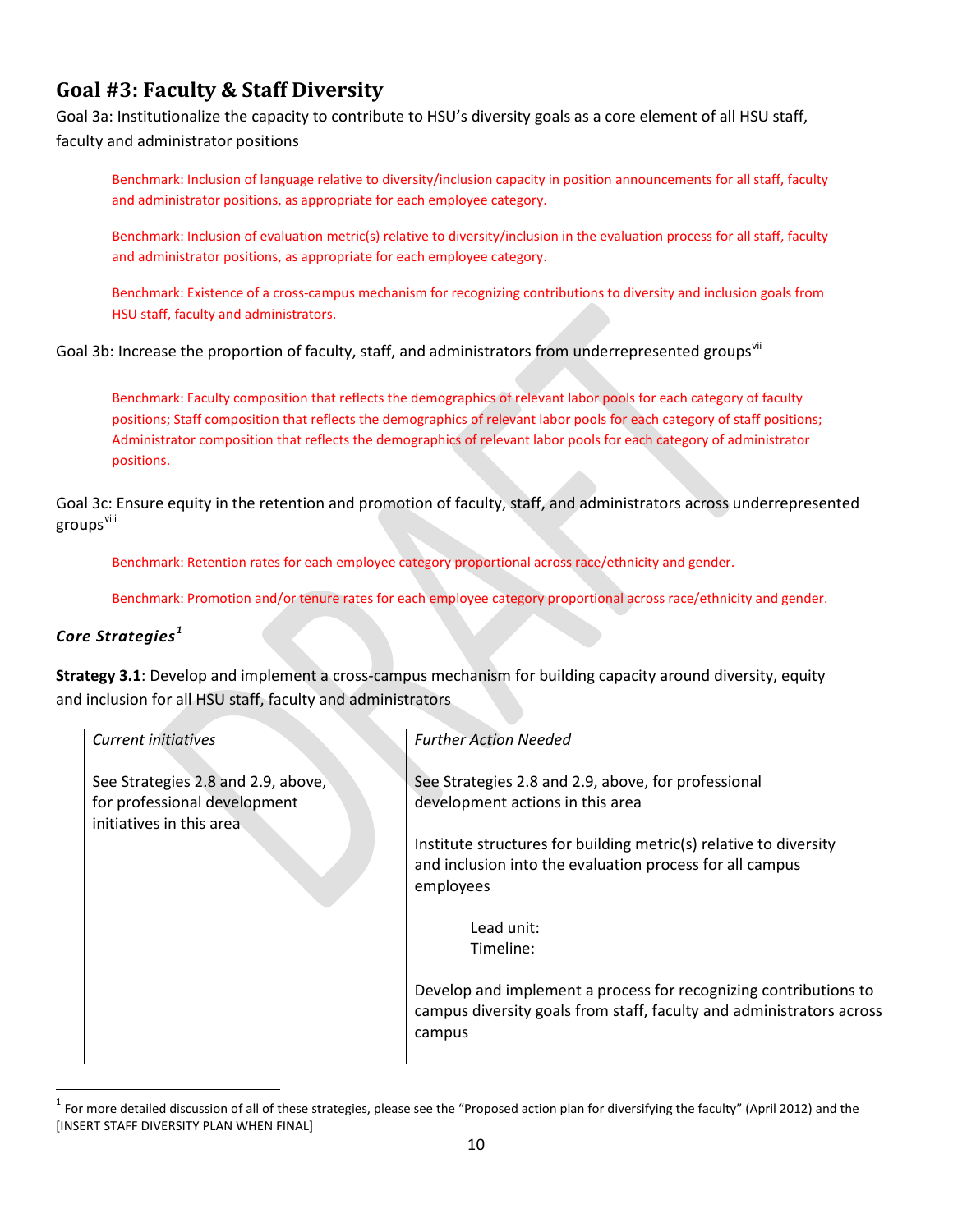**Strategy 3.2:** Include language in all position announcements – as appropriate and as relevant to the particular position – that highlights the university's interest in candidates with commitment to and experience working towards the goals described in this campus diversity plan

| <b>Current initiatives</b>                                                                                                                                        | <b>Further Action Needed</b>                                                                                                                                                                                                               |
|-------------------------------------------------------------------------------------------------------------------------------------------------------------------|--------------------------------------------------------------------------------------------------------------------------------------------------------------------------------------------------------------------------------------------|
| All faculty vacancy announcements<br>include language in the minimum<br>qualifications relative to<br>"demonstrated commitment<br>and/or experience promoting and | Develop template language (with options) appropriate for<br>different staff and administrator job categories, and provide<br>staff and administrator search committees with a clear<br>structure for evaluating candidates on this measure |
| fostering a learning environment<br>that is supportive of individuals                                                                                             | Lead unit:<br>Timeline:                                                                                                                                                                                                                    |
| from diverse backgrounds," with<br>resources provided to search<br>committees to assist them in<br>evaluating candidates in this area                             |                                                                                                                                                                                                                                            |

**Strategy 3.3:** Engage staff, faculty and administrators (especially those on hiring committees or acting as hiring authorities) in efforts to recruit individuals from underrepresented groups, and offer the tools and knowledge necessary to accomplish this

| Current initiatives                                                                                                                          | <b>Further Action Needed</b>                                                                                                                                                    |
|----------------------------------------------------------------------------------------------------------------------------------------------|---------------------------------------------------------------------------------------------------------------------------------------------------------------------------------|
| Workshops on "Strategies for<br>Avoiding Unconscious Bias in the<br>Hiring Process" are offered (and<br>required) for all members of faculty | Develop mechanism for providing training to all staff and<br>administrator search committee members and hiring<br>authorities on diversity considerations in the hiring process |
| search committees                                                                                                                            | Lead unit: Human Resources, Office of Diversity and<br>Inclusion                                                                                                                |
| "Affirmative Action Search                                                                                                                   | Timeline:                                                                                                                                                                       |
| Advocates" are appointed for each<br>faculty search committee                                                                                |                                                                                                                                                                                 |
| All MPP search committee<br>orientations include a brief version                                                                             |                                                                                                                                                                                 |
| of the "Strategies for Avoiding<br>Unconscious Bias in the Hiring                                                                            |                                                                                                                                                                                 |
| Process" workshop                                                                                                                            |                                                                                                                                                                                 |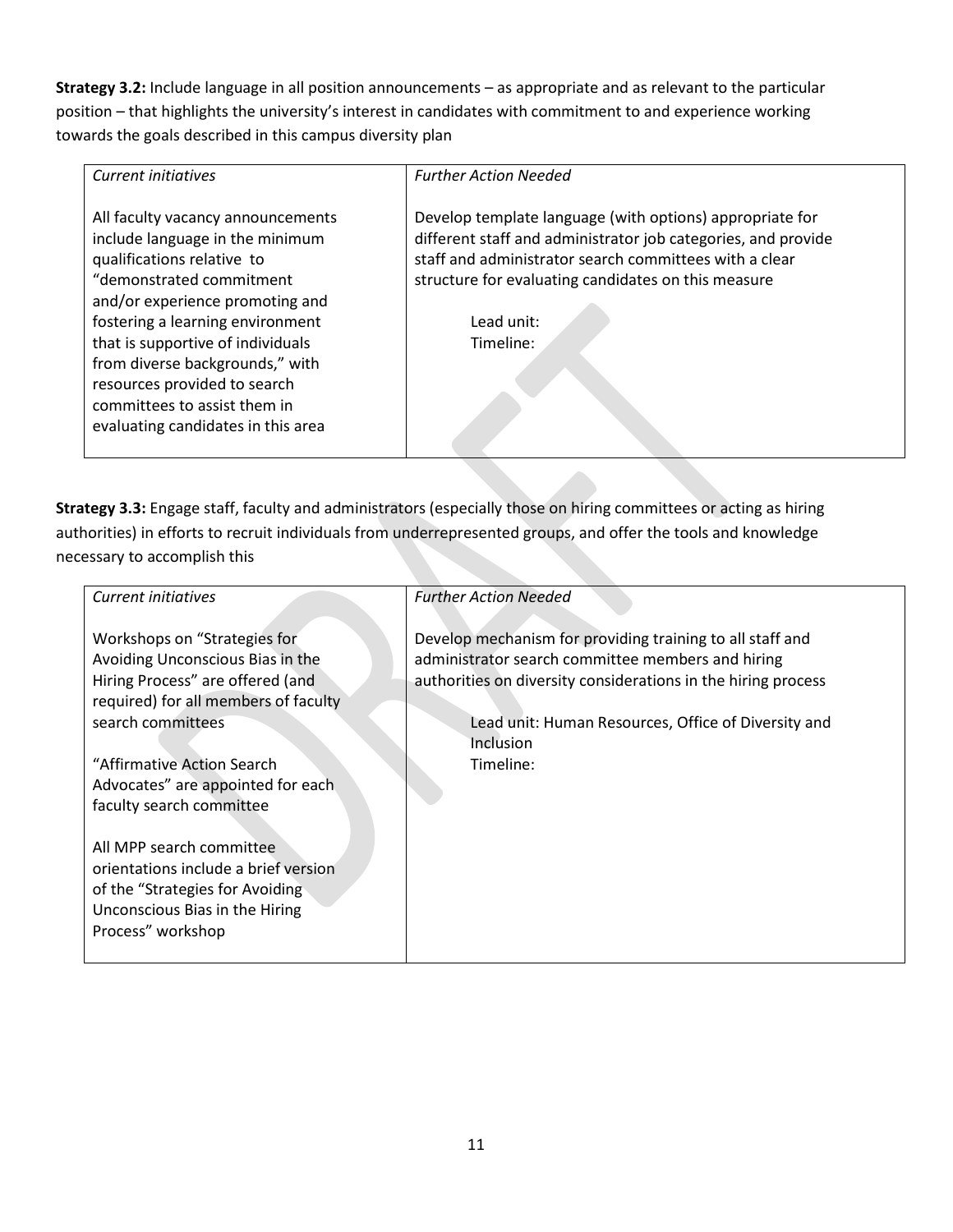**Strategy 3.4:** Broaden and target outreach to underrepresented groups, in recruiting staff, faculty, and administrators

| Current initiatives                                                                                                                         | <b>Further Action Needed</b>                                                                                                                                                                                                            |
|---------------------------------------------------------------------------------------------------------------------------------------------|-----------------------------------------------------------------------------------------------------------------------------------------------------------------------------------------------------------------------------------------|
| Multiple initiatives in place to<br>broaden and target faculty<br>outreach, including centralization<br>of advertising in APS; a variety of | Finalize development (currently in progress) and begin<br>implementation of comprehensive staff diversity plan that<br>includes detailed plan and process for diversifying our<br>recruitment process for staff/administrator positions |
| outreach resources made available<br>to search committees to support<br>targeted outreach; and active                                       | Lead unit(s): Human Resources, Office of Diversity<br>and Inclusion                                                                                                                                                                     |
| recruitment at relevant<br>conferences (for more info, see<br>Footnote 1)                                                                   | Timeline:                                                                                                                                                                                                                               |

**Strategy 3.5:** Monitor the search process in order to identify progress towards diversifying the applicant pool

| Current initiatives                   | <b>Further Action Needed</b>                              |
|---------------------------------------|-----------------------------------------------------------|
| Before proceeding to interview        | Develop mechanism, in the staff/administrator recruitment |
| stage, applicant pools for all full-  | process, for monitoring progress towards diversifying the |
| time faculty searches are reviewed    | applicant pool                                            |
| for equity issues by multiple         |                                                           |
| parties, including College Deans,     | Lead unit(s): Human Resources, Office of Diversity        |
| Academic Personnel Services and       | and Inclusion                                             |
| the Office of Diversity and Inclusion | Timeline:                                                 |
|                                       |                                                           |

**Strategy 3.6:** Develop and implement strategies to support retention of underrepresented staff, faculty and administrators

| <b>Further Action Needed</b>                                                               |
|--------------------------------------------------------------------------------------------|
| Develop plan to support retention of underrepresented<br>faculty, staff and administrators |
| Lead $unit(s)$ :<br>Timeline:                                                              |
|                                                                                            |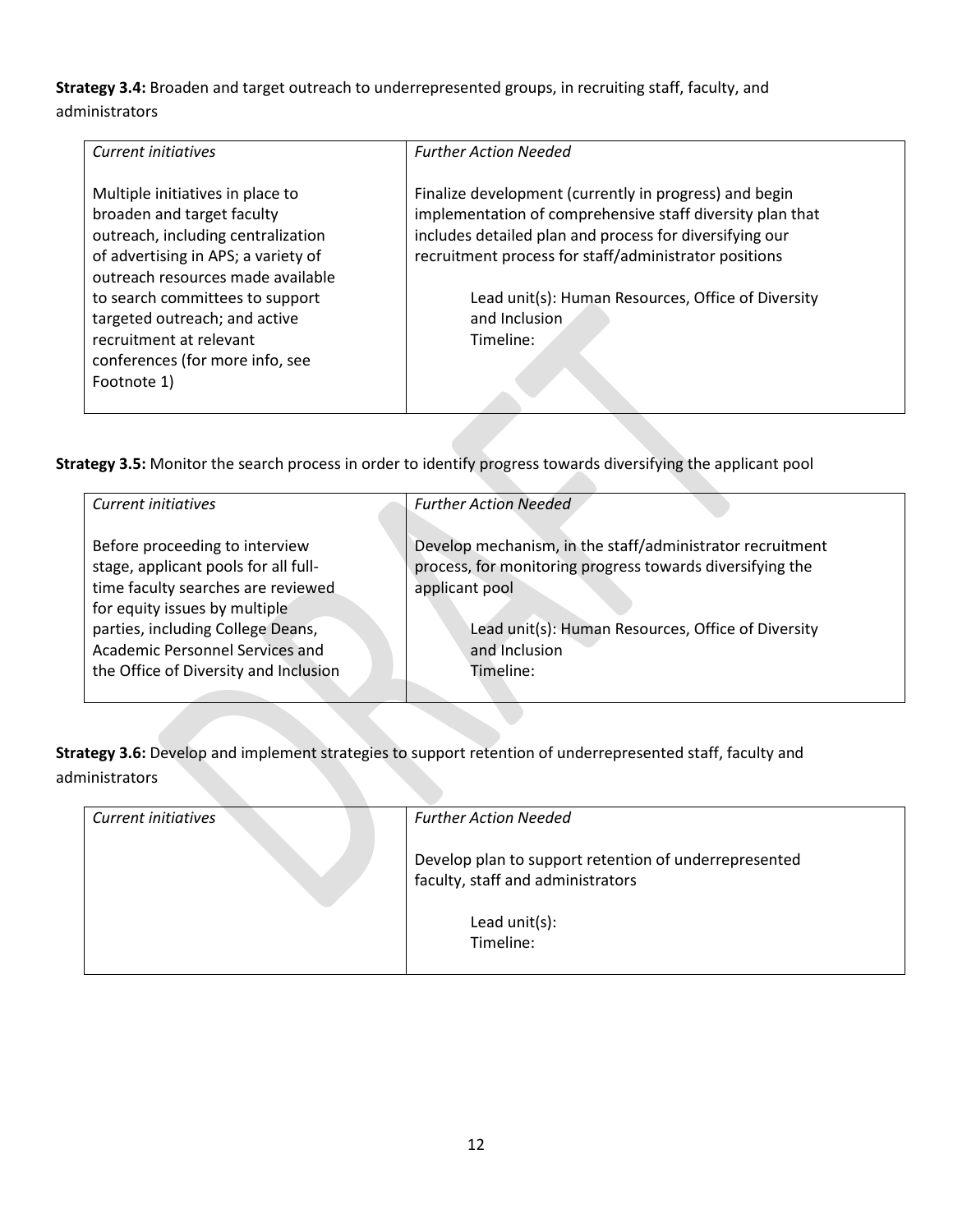# **Goal #4: Community Collaboration**

Goal 4a: Develop infrastructure for collaboration with the off-campus community in addressing issues of diversity and inclusion in the larger community, in order to best support and retain HSU students, staff and faculty

Benchmark: The development of infrastructure and plan for addressing this issue.

### *Core Strategies*

**Strategy 4.1**: Develop campus plan for addressing campus-community collaboration toward this goal

| Current initiatives | <b>Further Action Needed</b>                                                                           |
|---------------------|--------------------------------------------------------------------------------------------------------|
|                     | Develop campus plan for addressing campus-community<br>collaboration toward this goal<br>Lead unit(s): |
|                     | Timeline:                                                                                              |

### **Goal #5: Ongoing improvement**

Continually monitor progress towards achieving all of the above goals, according to the benchmarks identified for goals #1-4.

### *Core Strategies*

**Strategy 5.1**: Annual reports to campus on progress towards campus diversity goals

| Current initiatives                                          | <b>Further Action Needed</b>                                                                                                                  |
|--------------------------------------------------------------|-----------------------------------------------------------------------------------------------------------------------------------------------|
| Annual reports from the Office of<br>Diversity and Inclusion | Review annual campus diversity reporting process to ensure<br>alignment with goals/benchmarks outlined above<br>Lead $unit(s)$ :<br>Timeline: |

**Strategy 5.2**: Identification of unit-level diversity and inclusive excellence goals, and evaluation of unit-level progress towards those goals, integrated into program evaluation processes for all campus units

| Current initiatives                | <b>Further Action Needed</b>                                  |
|------------------------------------|---------------------------------------------------------------|
|                                    |                                                               |
|                                    |                                                               |
| Evaluation of progress towards     | Develop and implement a structure for evaluating unit-level   |
|                                    |                                                               |
| diversity and inclusive excellence | progress towards diversity and inclusive excellence goals for |
| goals are a component of the       | units that are neither academic programs nor student          |
|                                    |                                                               |
| annual Program Review and          | services units                                                |
|                                    |                                                               |
| Evaluation Process (PREP) for all  |                                                               |
|                                    |                                                               |